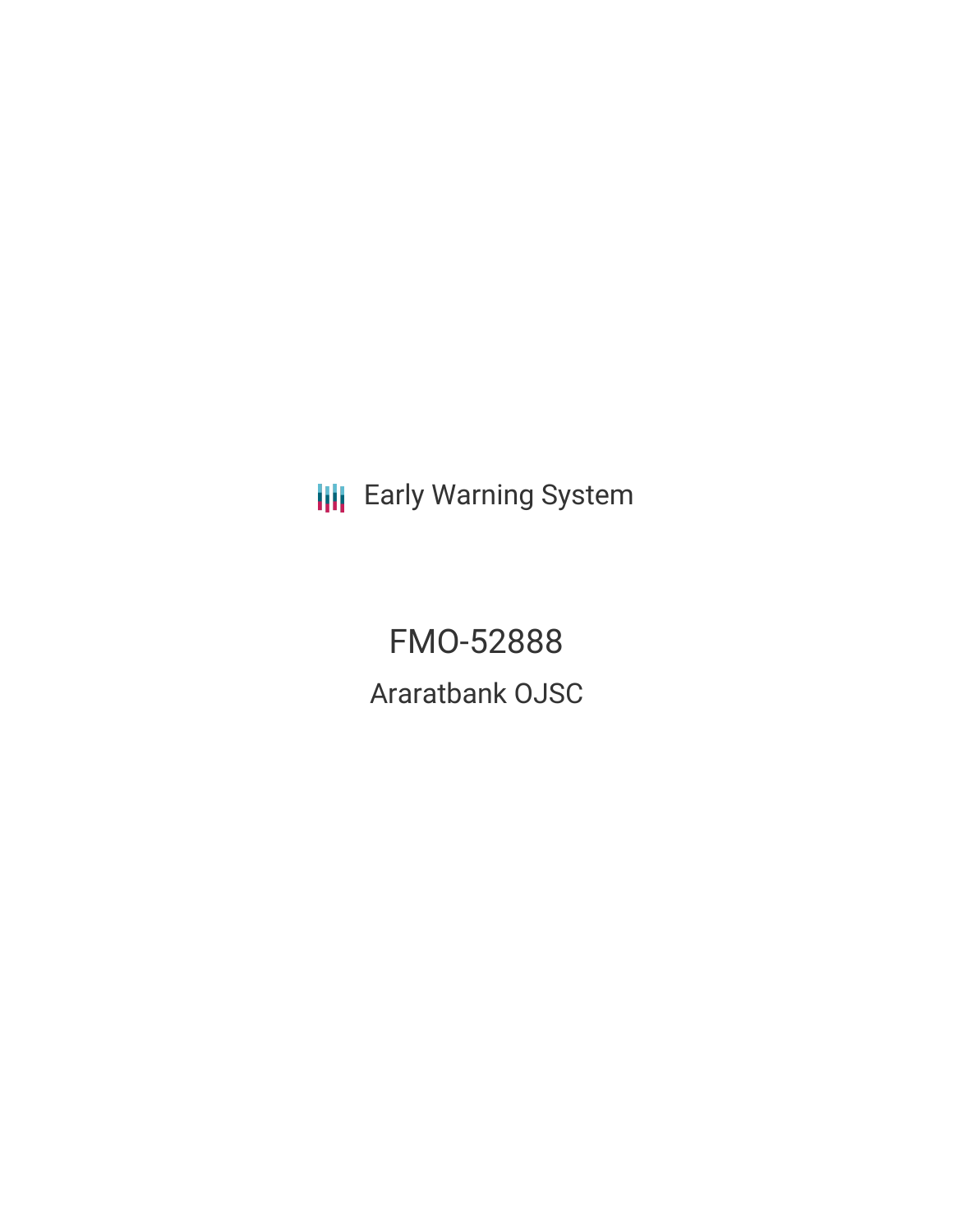

## **Quick Facts**

| <b>Countries</b>               | Armenia                                       |
|--------------------------------|-----------------------------------------------|
| <b>Financial Institutions</b>  | Netherlands Development Finance Company (FMO) |
| <b>Status</b>                  | Approved                                      |
| <b>Bank Risk Rating</b>        | C                                             |
| <b>Voting Date</b>             | 2018-04-12                                    |
| <b>Borrower</b>                | Araratbank                                    |
| <b>Sectors</b>                 | Finance                                       |
| <b>Ring Fence</b>              | Small & Medium Enterprises                    |
| <b>Investment Type(s)</b>      | Loan                                          |
| <b>Investment Amount (USD)</b> | \$20,00 million                               |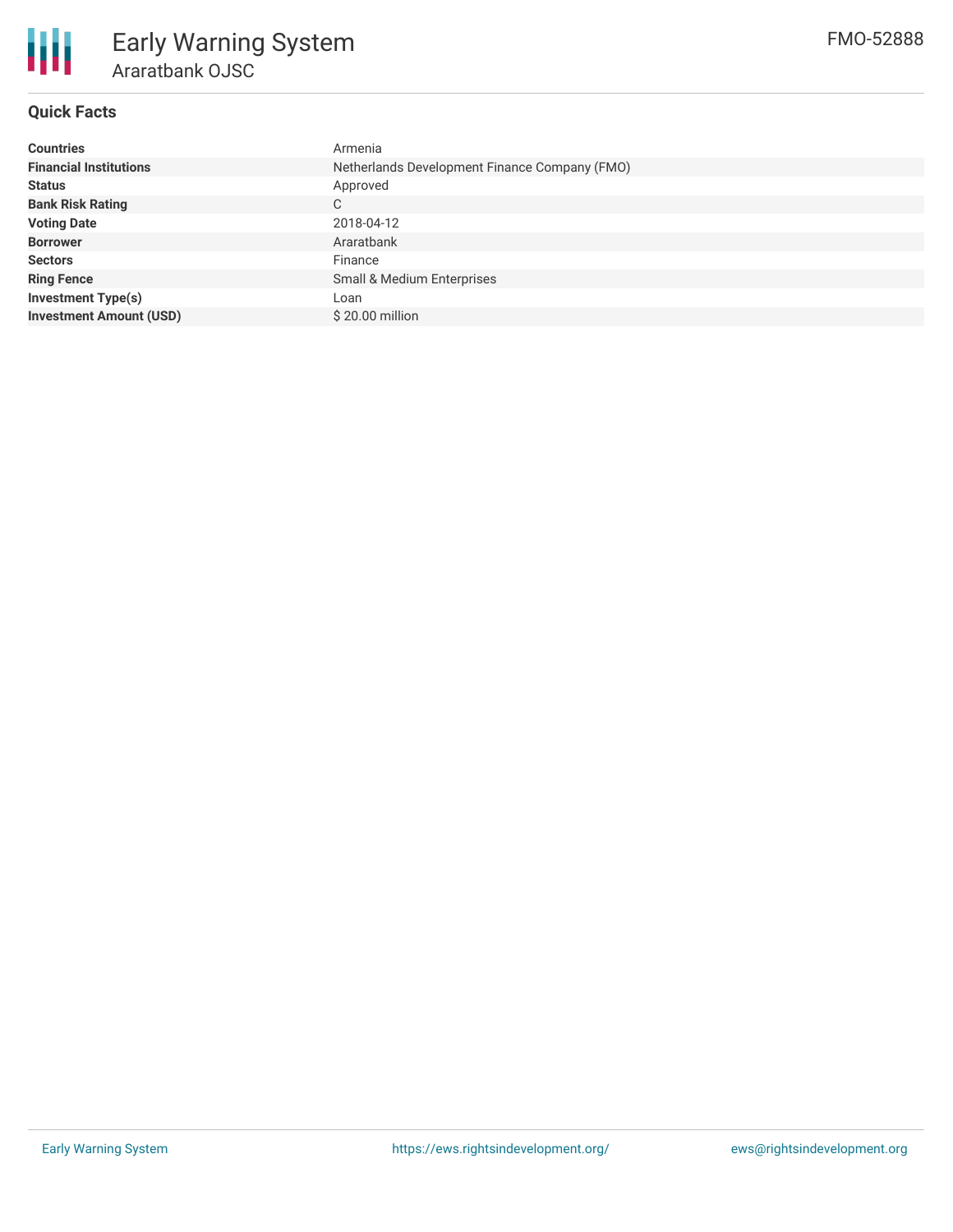

# **Project Description**

According to FMO's website, this project provides financing to Araratbank for on-lending to youth and women micro, small and medium-size enterprise customers.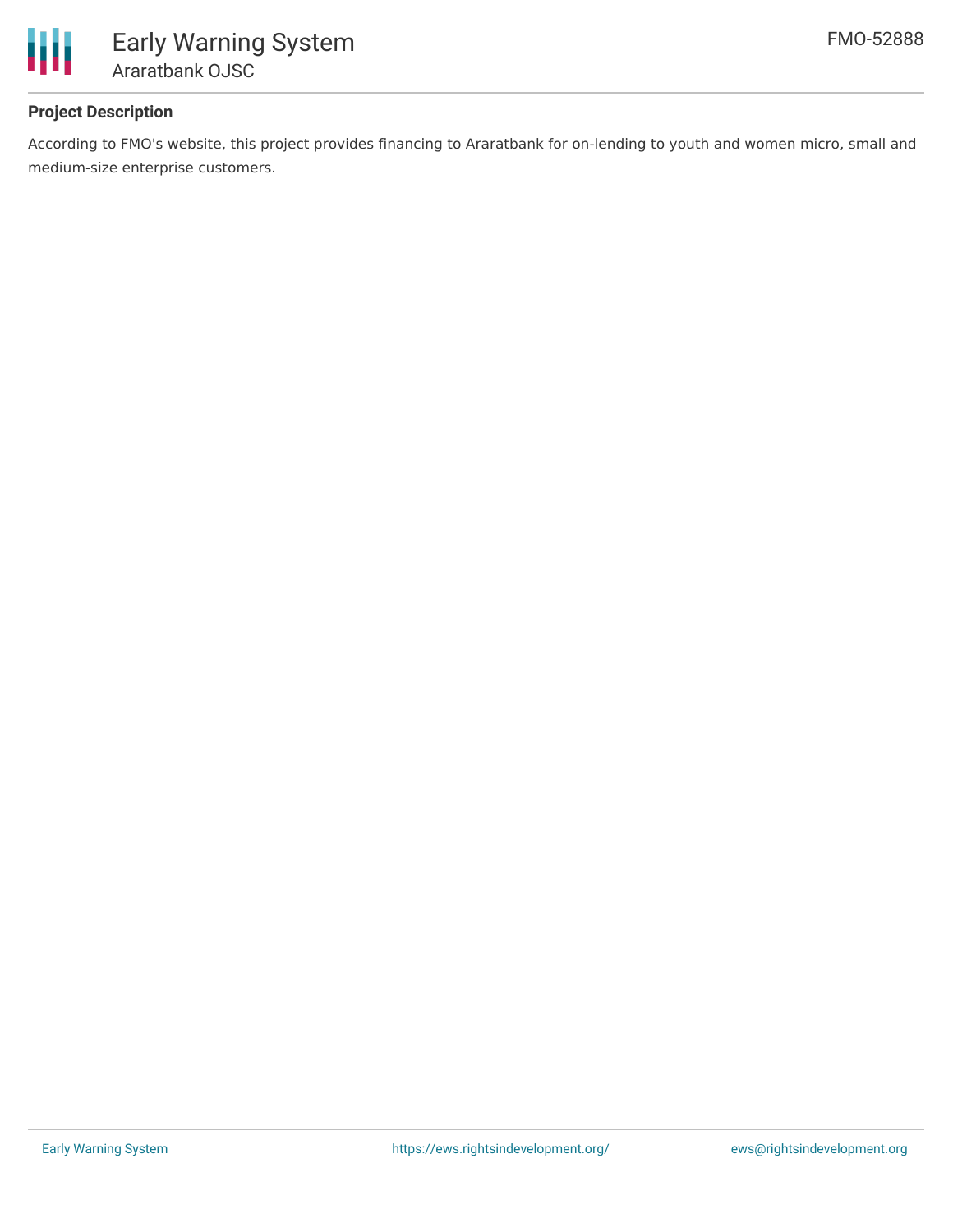

### **Investment Description**

Netherlands Development Finance Company (FMO)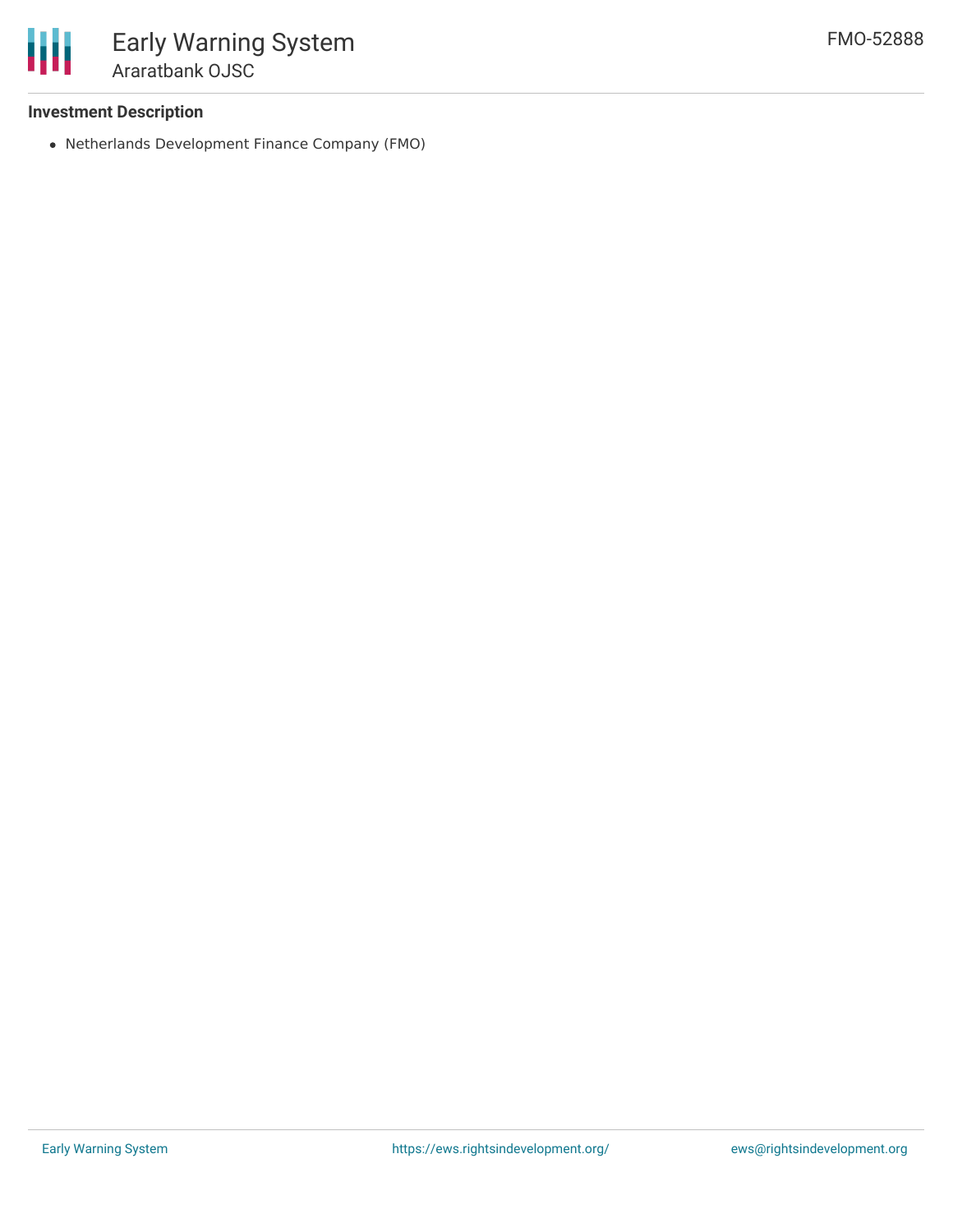## **Private Actor Relationship**

There is often limited information publicly available about what development banks are funding through financial intermediaries. In 2021, the Early Warning System partnered with Oxfam International to incorporate information on high-risk projects being funded by financial intermediaries receiving funding from the International Finance Corporation (IFC) and the Dutch Development Bank (FMO).

The information listed below describes the relationship between the different private actors linked to high-risk sectors and subprojects of IFC and FMO's financial intermediary investments and/or the financial intermediary's parent companies made from 2017 through 2020, including any associated ring fences.

The database, however, does not explicitly or implicitly imply that IFC or FMO have material exposure to or are contractually or legally accountable to the sub-projects financed by their financial intermediaries or the financial intermediary's parent companies. It only shows a seemingly financial relationship among the different private actors, the financial intermediaries, and IFC or FMO.

### **Private Actors Description**

"ARARATBANK OJSC is a mid-sized universal bank in Armenia focusing on Micro, SME and Retail customers. The bank operates the 3rd largest branch network in the country and employs around 950 staff. ARARATBANK is an existing client of FMO since 2014 in the area of funding and technical assistance."